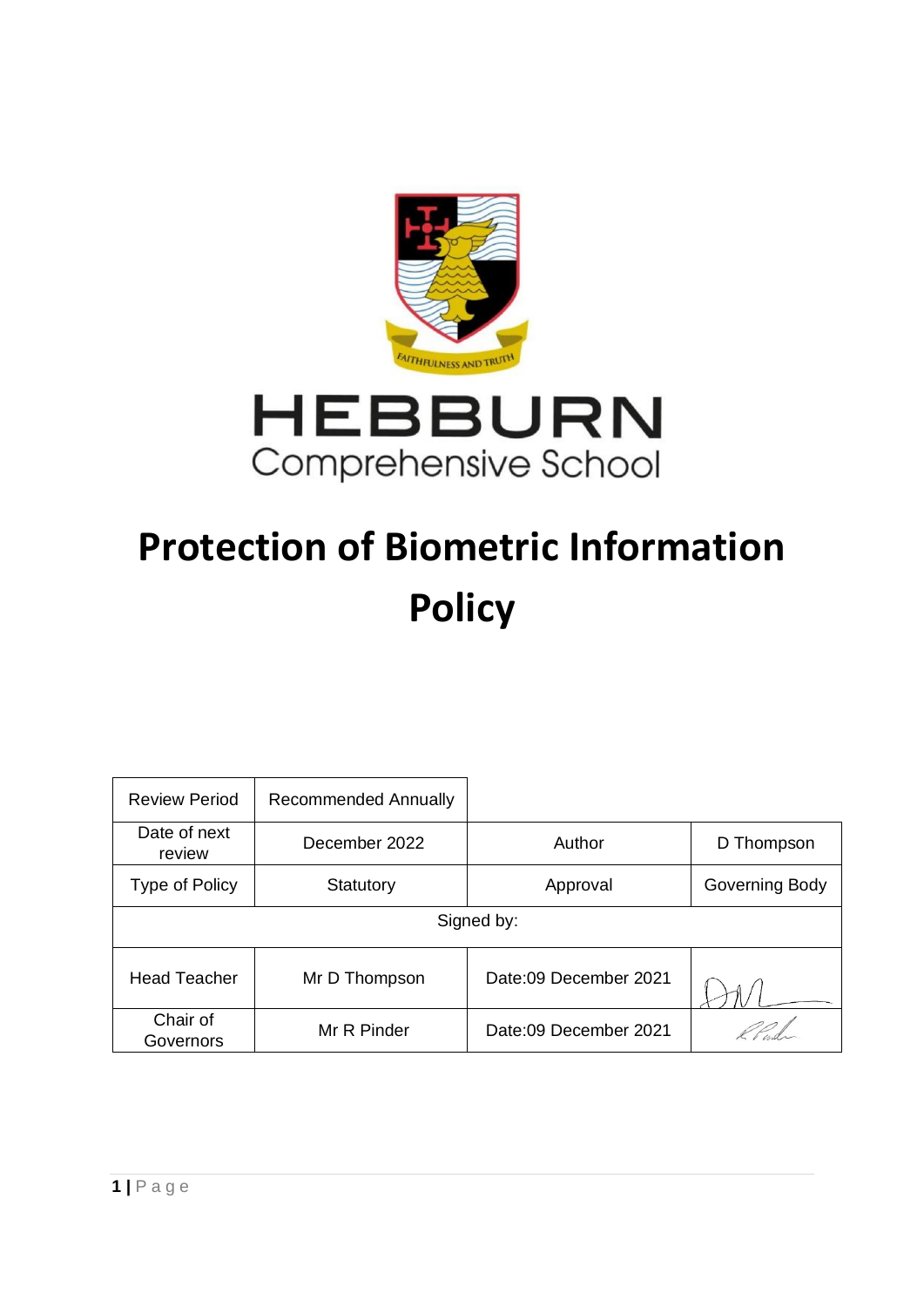# **Contents:**

Statement of Intent

- 1. Legal Framework
- 2. Definitions
- 3. Roles and Responsibilities
- 4. Data Protection Principles
- 5. Data Protection Impact Assessments (DPIAs)
- 6. Notification and Consent
- 7. Alternative Arrangements
- 8. Data Retention
- 9. Breaches
- 10. Monitoring and Review

#### **Appendices**

Parental Consent Form for the use of Biometric Data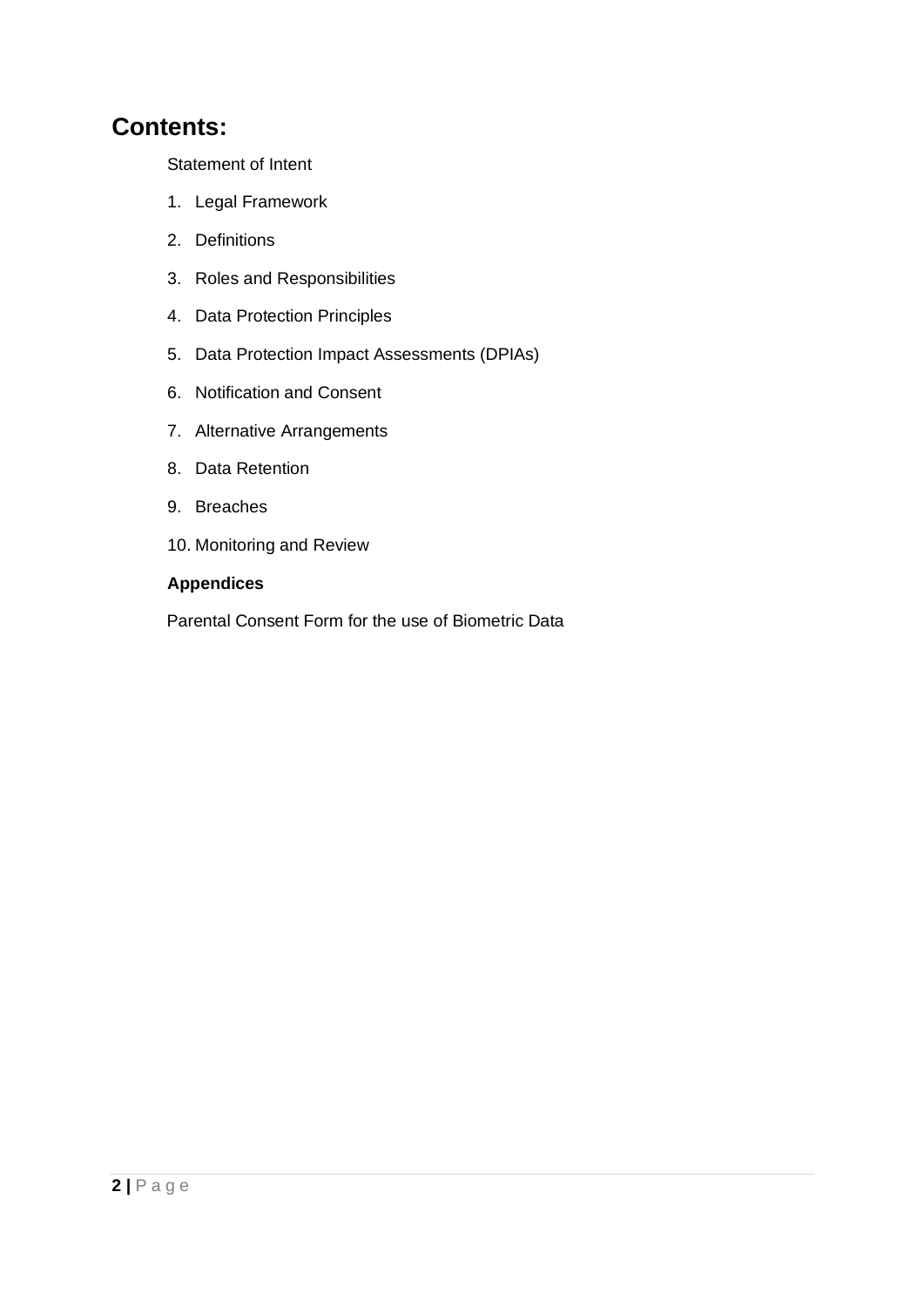# **Statement of Intent**

Hebburn Comprehensive School is committed to protecting the personal data of all pupils and staff, including any biometric data we collect and process.

We collect and process biometric data in accordance with relevant legislation and guidance to ensure the data and the rights of individuals are protected. This policy outlines the procedure the school follows when collecting and processing biometric data.

#### **1. Legal Framework**

- 1.1. This policy has due regard to all relevant legislation and guidance including, but not limited to, the following:
	- Protection of Freedoms Act 2012
	- Data Protection Act 2018
	- General Data Protection Regulation (GDPR)
	- DfE (2018) 'Protection of biometric information of children in schools and colleges'
- 1.2. This policy operates in conjunction with the following school policies:
	- Data Protection Policy

#### **2. Definitions**

- 2.1. **Biometric data:** Personal information about an individual's physical or behavioural characteristics that can be used to identify that person, including their fingerprints, facial shape, retina and iris patterns, and hand measurements.
- 2.2. **Automated biometric recognition system:** A system which measures an individual's physical or behavioural characteristics by using equipment that operates 'automatically' (i.e. electronically). Information from the individual is automatically compared with biometric information stored in the system to see if there is a match in order to recognise or identify the individual.
- 2.3. **Processing biometric data:** Processing biometric data includes obtaining, recording or holding the data or carrying out any operation on the data including disclosing it, deleting it, organising it or altering it. An automated biometric recognition system processes data when:
	- Recording pupils' biometric data, e.g. taking measurements from a fingerprint via a fingerprint scanner.
	- Storing pupils' biometric information on a database.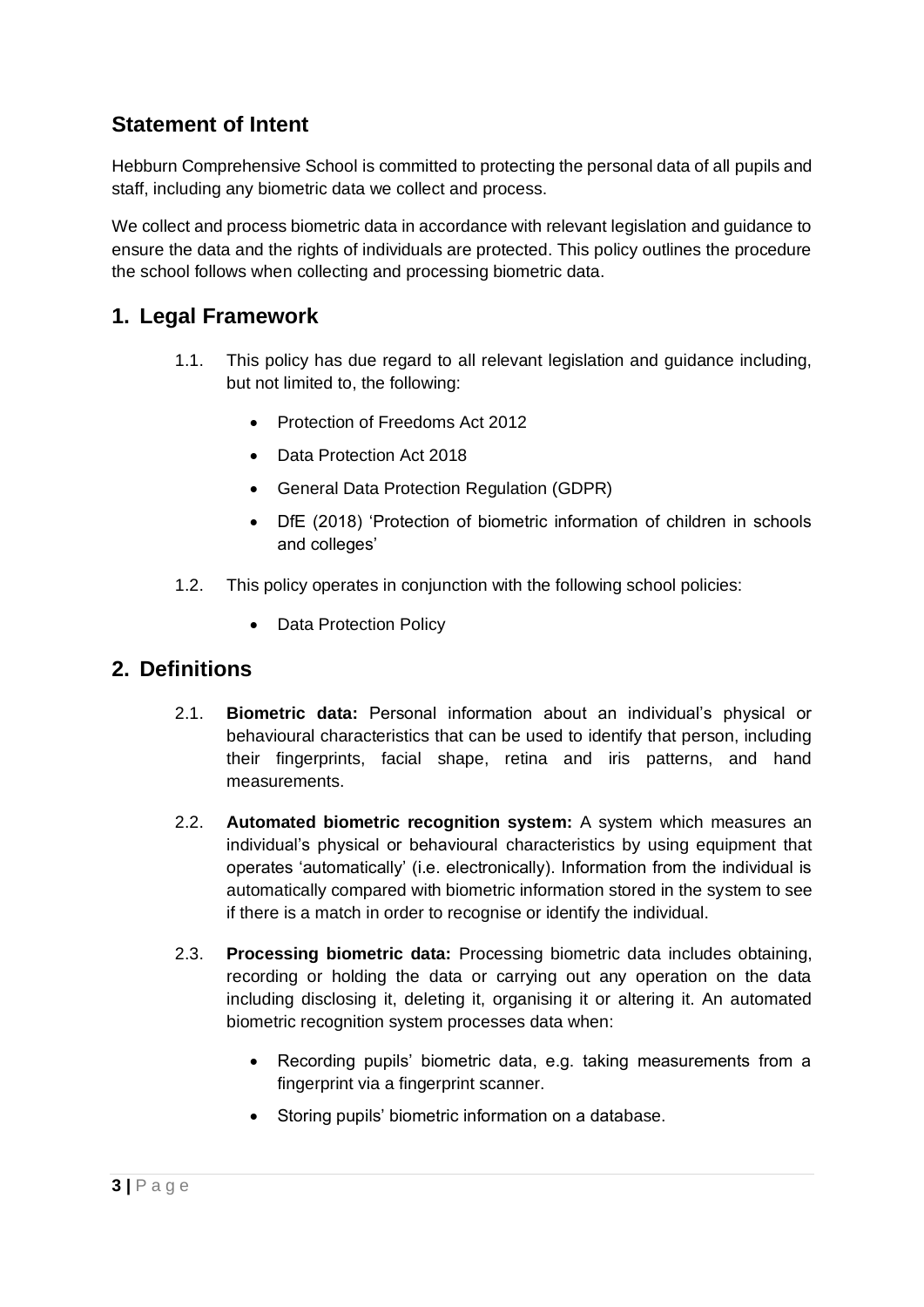- Using pupils' biometric data as part of an electronic process, e.g. by comparing it with biometric information stored on a database to identify or recognise pupils.
- 2.4. **Special category data:** Personal data which the GDPR says is more sensitive, and so needs more protection – where biometric data is used for identification purposes, it is considered special category data.

## **3. Roles and Responsibilities**

- 3.1. The Governing Board is responsible for:
	- Reviewing this policy on an annual basis.
- 3.2. The Head Teacher is responsible for:
	- Ensuring the provisions in this policy are implemented consistently.
- 3.3. The data protection officer (DPO) is responsible for:
	- Monitoring the school's compliance with data protection legislation in relation to the use of biometric data.
	- Advising on when it is necessary to undertake a data protection impact assessment (DPIA) in relation to the school's biometric system(s).
	- Being the first point of contact for the ICO and for individuals whose data is processed by the school and connected third parties.

### **4. Data Protection Principles**

- 4.1. The school processes all personal data, including biometric data, in accordance with the key principles set out in the GDPR.
- 4.2. The school ensures biometric data is:
	- Processed lawfully, fairly and in a transparent manner.
	- Only collected for specified, explicit and legitimate purposes, and not further processed in a manner that is incompatible with those purposes.
	- Adequate, relevant and limited to what is necessary in relation to the purposes for which they are processed.
	- Accurate and, where necessary, kept up-to-date, and that reasonable steps are taken to ensure inaccurate information is rectified or erased.
	- Kept in a form which permits identification of data subjects for no longer than is necessary for the purposes for which the personal data are processed.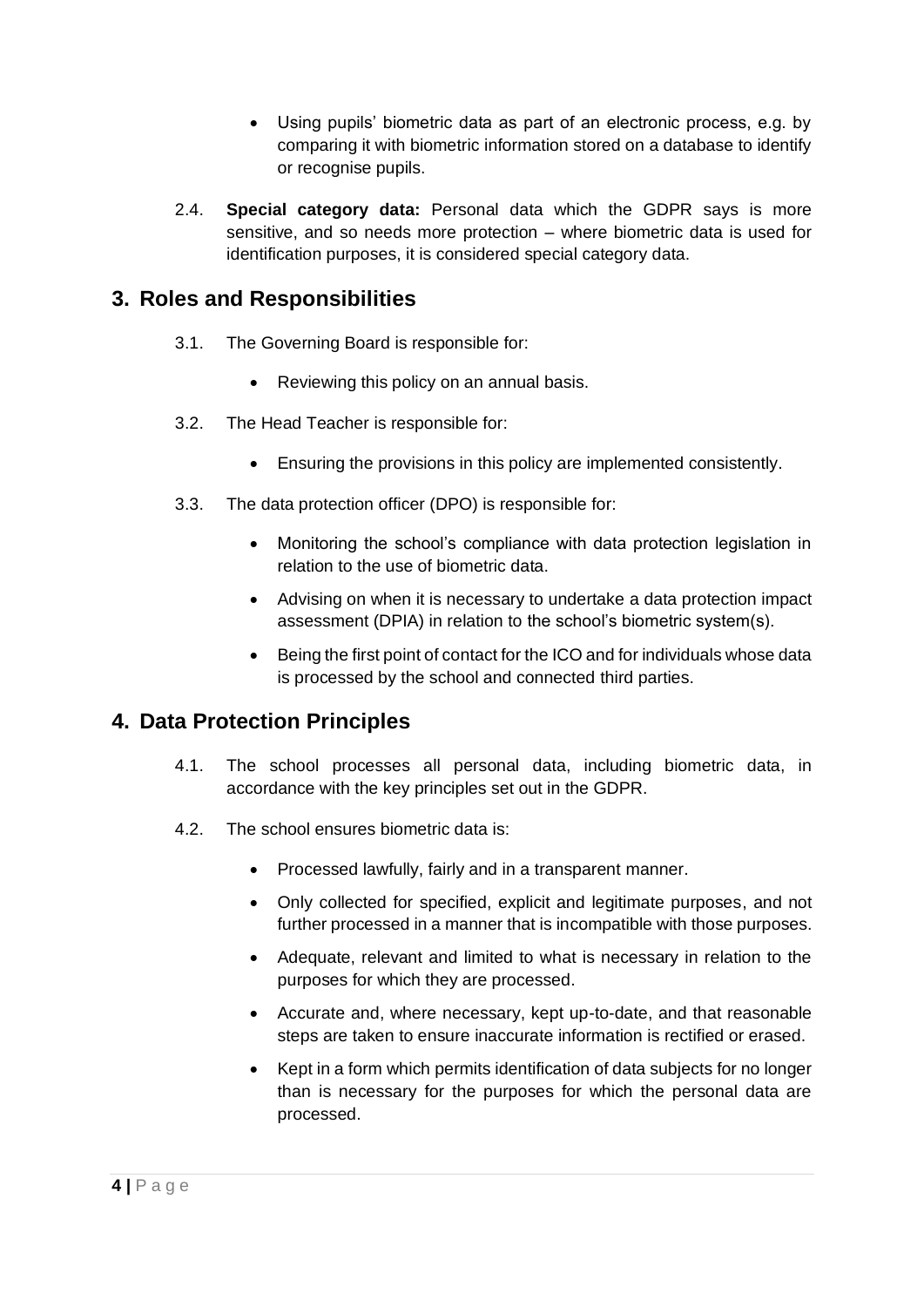- Processed in a manner that ensures appropriate security of the information, including protection against unauthorised or unlawful processing and against accidental loss, destruction or damage, using appropriate technical or organisational measures.
- 4.3. As the data controller, the school is responsible for being able to demonstrate its compliance with the provisions outlined in 4.2.

# **5. Notification and Consent**

Please note that the obligation to obtain consent for the processing of biometric information of children under the age of 18 is not imposed by the Data Protection Act 2018 or the GDPR. Instead, the consent requirements for biometric information is imposed by section 26 of the Protection of Freedoms Act 2012.

- 5.1. Where the school uses pupils' biometric data as part of an automated biometric recognition system (e.g. using pupils' fingerprints to receive school dinners instead of paying with cash), the school will comply with the requirements of the Protection of Freedoms Act 2012.
- 5.2. Prior to any biometric recognition system being put in place or processing a pupil's biometric data, the school will send the pupil's parents a Parental Notification and Consent Form for the use of Biometric Data.
- 5.3. Written consent will be sought from at least one parent of the pupil before the school collects or uses a pupil's biometric data.
- 5.4. The name and contact details of the pupil's parents will be taken from the school's admission register.
- 5.5. Where the name of only one parent is included on the admissions register, the Head Teacher will consider whether any reasonable steps can or should be taken to ascertain the details of the other parent.
- 5.6. The school does not need to notify a particular parent or seek their consent if it is satisfied that:
	- The parent cannot be found, e.g. their whereabouts or identity is not known.
	- The parent lacks the mental capacity to object or consent.
	- The welfare of the pupil requires that a particular parent is not contacted, e.g. where a pupil has been separated from an abusive parent who must not be informed of the pupil's whereabouts.
	- It is otherwise not reasonably practicable for a particular parent to be notified or for their consent to be obtained.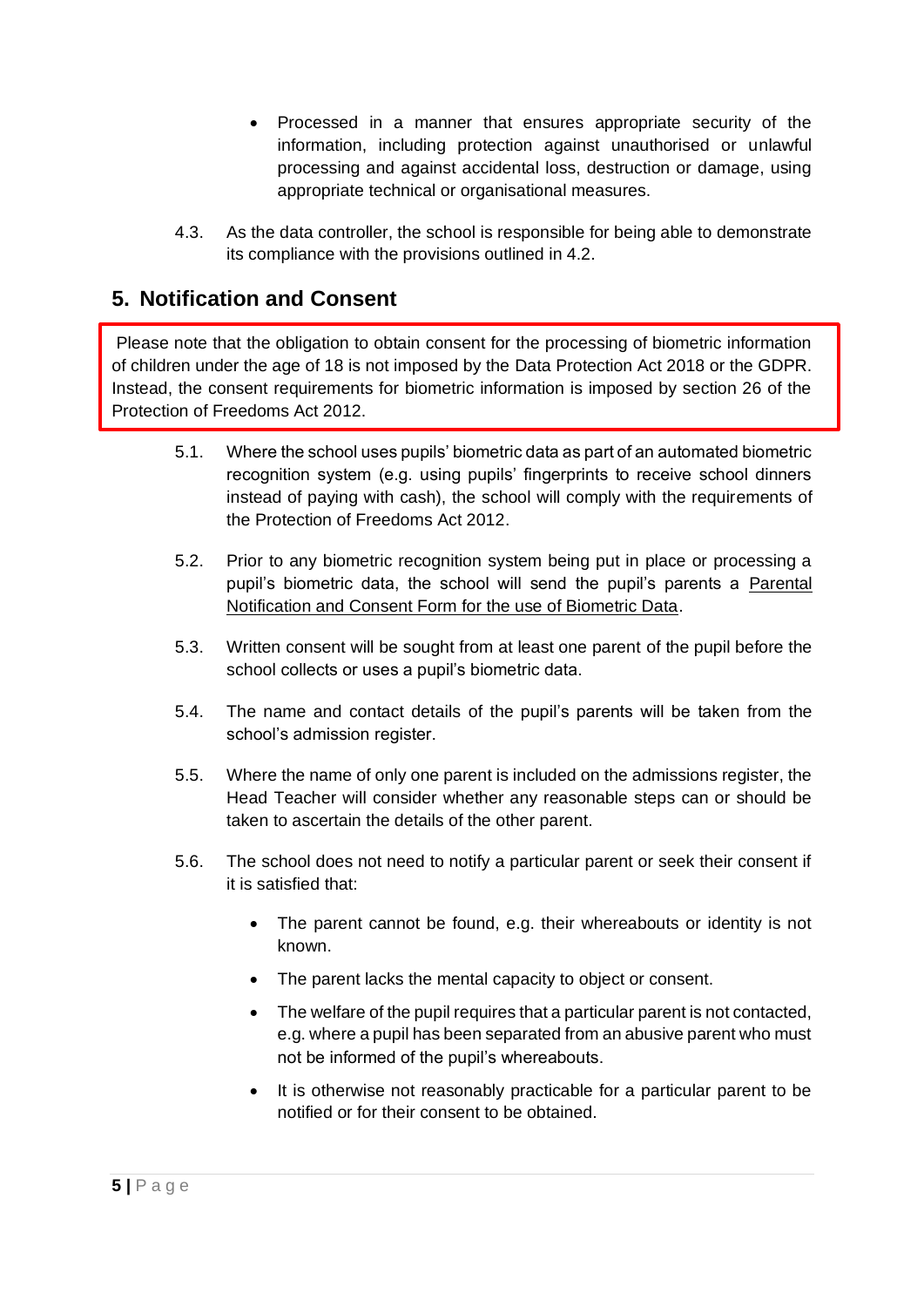- 5.7. Where neither parent of a pupil can be notified for any of the reasons set out in 6.6, consent will be sought from the following individuals or agencies as appropriate:
	- If a pupil is being 'looked after' by the LA or is accommodated or maintained by a voluntary organisation, the LA or voluntary organisation will be notified and their written consent obtained.
	- If the above does not apply, then notification will be sent to all those caring for the pupil and written consent will be obtained from at least one carer before the pupil's biometric data can be processed.
- 5.8. Notification sent to parents and other appropriate individuals or agencies will include information regarding the following:
	- Details about the type of biometric information to be taken
	- How the data will be used
	- The parent's and the pupil's right to refuse or withdraw their consent
	- The school's duty to provide reasonable alternative arrangements for those pupils whose information cannot be processed
- 5.9. The school will not process the biometric data of a pupil under the age of 18 in the following circumstances:
	- The pupil (verbally or non-verbally) objects or refuses to participate in the processing of their biometric data
	- No parent or carer has consented in writing to the processing
	- A parent has objected in writing to such processing, even if another parent has given written consent
- 5.10. Parents and pupils can object to participation in the school's biometric system(s) or withdraw their consent at any time. Where this happens, any biometric data relating to the pupil that has already been captured will be deleted.
- 5.11. If a pupil objects or refuses to participate, or to continue to participate, in activities that involve the processing of their biometric data, the school will ensure that the pupil's biometric data is not taken or used as part of a biometric recognition system, irrespective of any consent given by the pupil's parent(s).
- 5.12. Pupils will be informed that they can object or refuse to allow their biometric data to be collected and used via a letter.
- 5.13. Where staff members or other adults use the school's biometric system(s), consent will be obtained from them before they use the system.